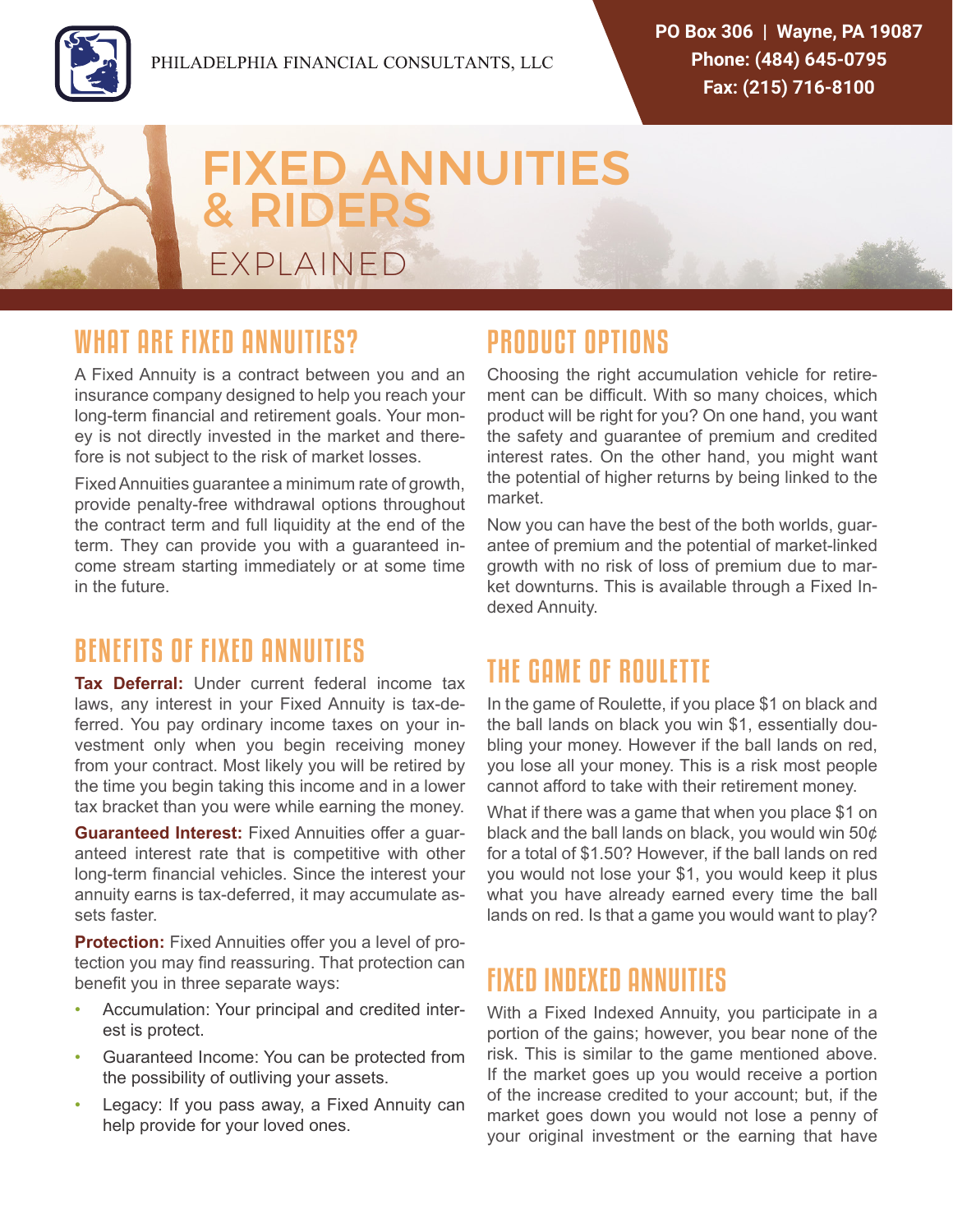

been credited to your account. Fixed Indexed Annuity premiums are not invested directly in the stock market or in individual stocks. This allows you to benefit from the potential gains of the market without direct participation. In contrast to a securities-type product or mutual fund where the investor bears the market risk, the Fixed Indexed Annuity concept insulates you from any risk of loss of premium due to market downturns.

#### WHAT IS INDEXING?

Indexing is simply an investment strategy that follows the performance of well-known market indices. With indexing, the interest credits you earn are linked in part to the value of these indices. Regardless of the index performance, your interest credits will never be less than zero.

#### INDEXING EXAMPLE

Below is an example of how a Fixed Indexed Annuity protects your money from market volatility. The blue line represents the annuity value and the red line represents the market value.

**Year 1:** When the market goes up the annuity participates in a portion of the gains.

**Year 2:** When the market goes down the Annuity value stays the same.

**Year 3:** If the market goes up the annuity will not have to recover from market losses before earning again.

**Year 4:** If the market goes down, the annuity value stays the same - no loss.



# LIFETIME INCOME RIDERS

Take control of your financial security by creating your own personal pension plan with a Guaranteed Lifetime Income Rider. This is an optional rider that can be added to most Fixed Indexed Annuities and some Traditional Fixed Annuities. The Income Rider value grows at a specified rate separate from the annuity value. The rider will continue to grow for a specific period of time or until activated, the value serves as a basis for the income calculation. Once activated, the rider will provide a *lifetime* payment guaranteed. The annuity account value will continue to grow and income payments are subtracted from the annuity value like a withdrawal. If the annuity value is depleted, the Income Rider payments will continue for life.

# SPOUSAL CONTINUANCE OPTIONS

Some Income Riders offer a joint payment option, allowing your payments to continue as long as both you and your spouse are living. This feature can provide peace of mind that neither one of you will run out of money as long as you live. Income Rider features will vary by product so it is important to understand the benefits offered by the annuity contract you choose.